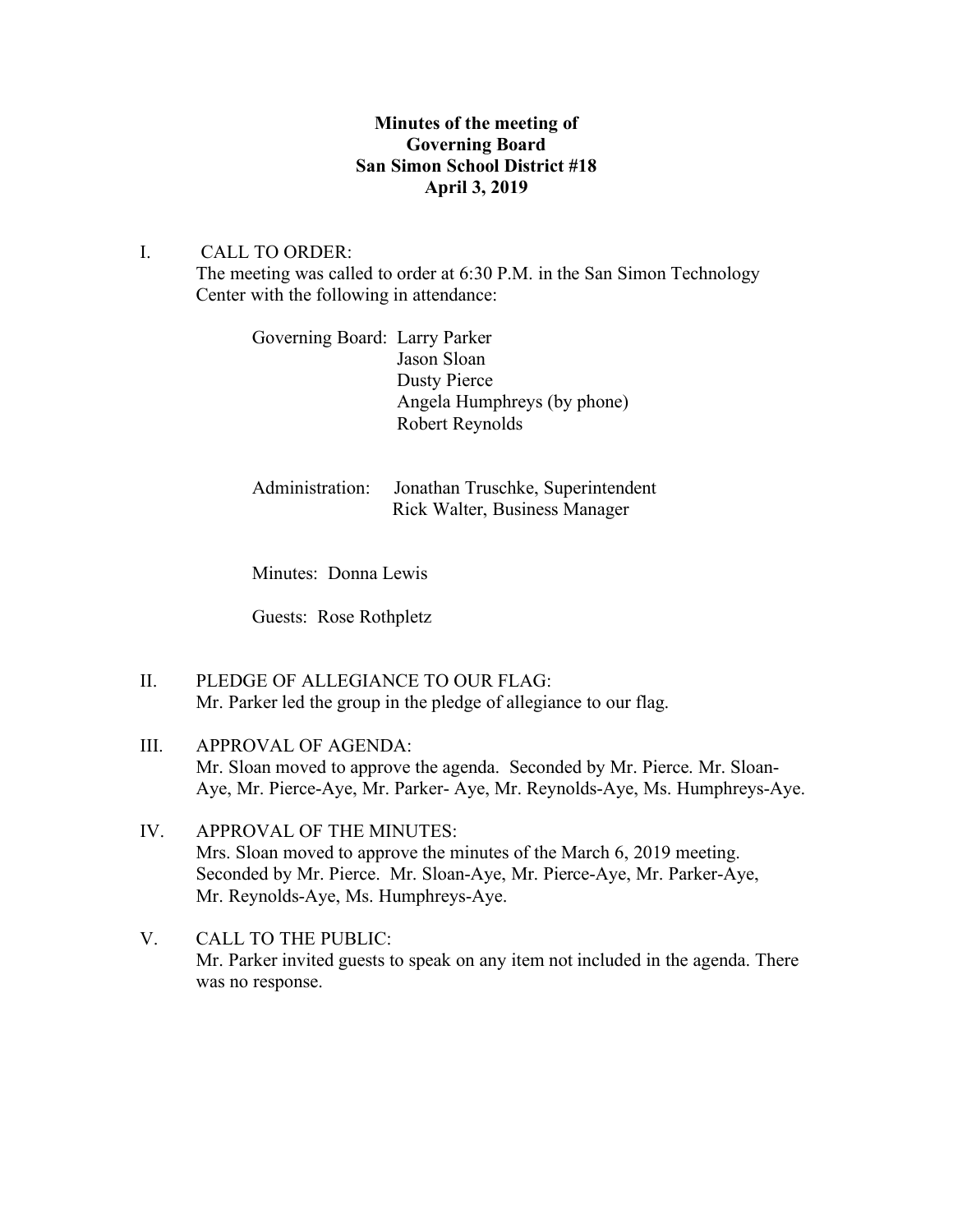#### VI. REPORTS:

- 6a. Mr. Truschke reported on the April AzMerit testing schedule. The upcoming activities for the month are: high school baseball, softball, track, junior high baseball & track, Spring Picture Day, Prom, Bus Evacuation Drills, & elementary field trips. May activities include: FFA Banquet, Kindergarten Round Up Day & graduation. Several staff members will be taking CPR training on Friday. The TRUST came to investigate the damage caused by the leaking water pump in the boiler room. While they were here they tested for possible asbestos. We are waiting on the results. There is some Title IV funding for professional development. We have \$10-12,000 to spend on conferences this summer for teachers. He has started on the budget revision for this year. Our enrollment is up so we should be able to recover some of the funds to carryover to next fiscal year. He presented the board with a graph showing the assessed value of the district is increasing. The VW settlement school bus will be delivered at the end of May or beginning of June. Contracts will be distributed to teachers. He will give a report next month if anyone is not returning. Orcutt Winslow will be on campus in the next couple of weeks to do a full capital plan for the us on the bond.
- 6b. Mr. Walter reported that he finalized the REAP grant. He applied for \$11,400. We probably won't find out if we received it until next fiscal year. The budget revision will be on the May agenda. He reported the NHS has raised enough funds to purchase the K9 vest for a dog in the county. The juniors are preparing for the prom and the  $8<sup>th</sup>$  grade shows a negative balance but there will be a deposit tomorrow for the candy bar sales. The FFA will be auctioning off items at the FFA banquet. The Buffet Foundation came to meet with Mr. Zamudio on possibly getting some funding for the Ag program. He received an email requesting more information. The monthly budget shows we are now just spending money out of the encumbrances. We will stop spending money out of the M  $\&$  O budget at the beginning of May. The results of the audit came in from CliftonLarsonAllen. He gave a copy of the report to the board.

### VII. PERSONNEL:

7a. Mr. Sloan moved to go into executive session at 6:54 PM to discuss hiring a temporary cafeteria position. Seconded by Mr. Pierce. Mr. Sloan-Aye, Mr. Pierce-Aye, Mr. Parker-Aye, Mr. Reynolds-Aye, Ms. Humphreys-Aye. Open session resumed at 6:56 PM.

#### VIII. ACTION ITEMS:

8a. Mr. Sloan moved to approve the hiring of Julia Gamboa for the temporary cafeteria position. Seconded by Mr. Pierce. Mr. Sloan-Aye, Mr. Pierce-Aye, Mr. Parker-Aye, Mr. Reynolds-Aye, Ms. Humphreys-Aye.